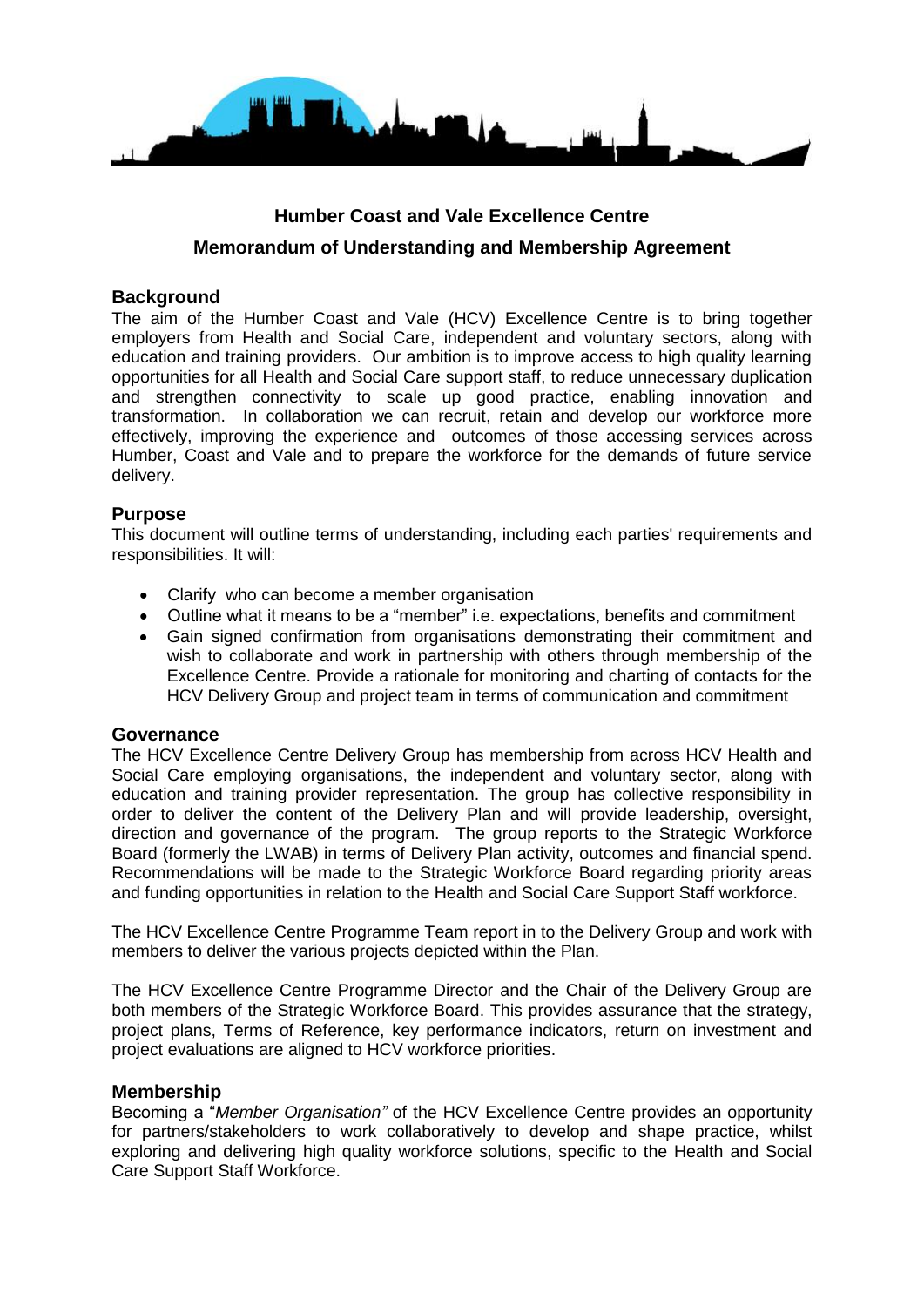Since the launch of the HCV Excellence Centre in April 2018, a variety of stakeholders have been actively involved in a range of activities and many have expressed a desire to formalise their involvement and commitment to the HCV Excellence Centre.

The sustainability of the Excellence Centre model will benefit from a formal engagement agreement that demonstrates the commitment of the organisation and is not reliant on individual preference. The Membership Agreement, developed in collaboration with the Delivery Group, will require signature from those organisations wishing to become a member of the HCV Excellence Centre.

# **1. Who can become a member of the Humber, Coast and Vale Excellence Centre?**

- Employers and/or providers interested and/or involved in the development and improvement of the Health and Social Care Support Staff Workforce
- Organisations delivering training solutions for the Health and Social Care Support Staff Workforce
- Those who agree to sign and adhere to the Membership Agreement

#### **2. Benefits to being a member:**

- An opportunity to work collaboratively with other passionate and creative colleagues at system wide level, that share the similar challenges and objectives, both at place and STP level
- Provides a greater opportunity to drive forward and influence the development of the Health and Social Care Support Staff Workforce, at a strategic level as well as more locally
- Gives you a voice with a direct link to the HCV Strategic Workforce Board in order to influence workforce developments and training opportunities
- Greater connectivity not only locally but to national organisations such as Health Education England, NHSE, Skills for Care and Skills for Health
- Allows for the sharing of good practice, outcomes of pilots and access to various funding opportunities to achieve benefits at organisational and system wide level
- Members have access to regular updates, information on activities, funding opportunities, conferences, along with engagement in consultation events and various task and finish groups
- Members receive a certificate of membership that demonstrates their commitment to collaborative and partnership working to further develop and create more learning opportunities for their support staff workforce

#### **3. Commitment as a Member**

Employers are able to demonstrate their support and commitment to the HCV Excellence Centre by signing the Membership Agreement.

#### **3.1 Membership responsibility in supporting key objectives depicted within the Excellence Centre Delivery Plan.**

 An engagement model, outlined in Appendix 1 details how stakeholders can demonstrate their support for, and engagement with, the Excellence Centre

 As a member you are agreeing to support the HCV Excellence Centre in achieving its objectives by:

- Fostering strong relationships and working collaboratively with the HCV Excellence Centre stakeholder community
- Being an advocate of the Excellence Centre, a positive role model that demonstrates interest and involvement in activities aligned to the Health and Social Care Support Staff Workforce
- Sharing expertise and resources where applicable in order to maximise the use of limited resource and avoid duplication where appropriate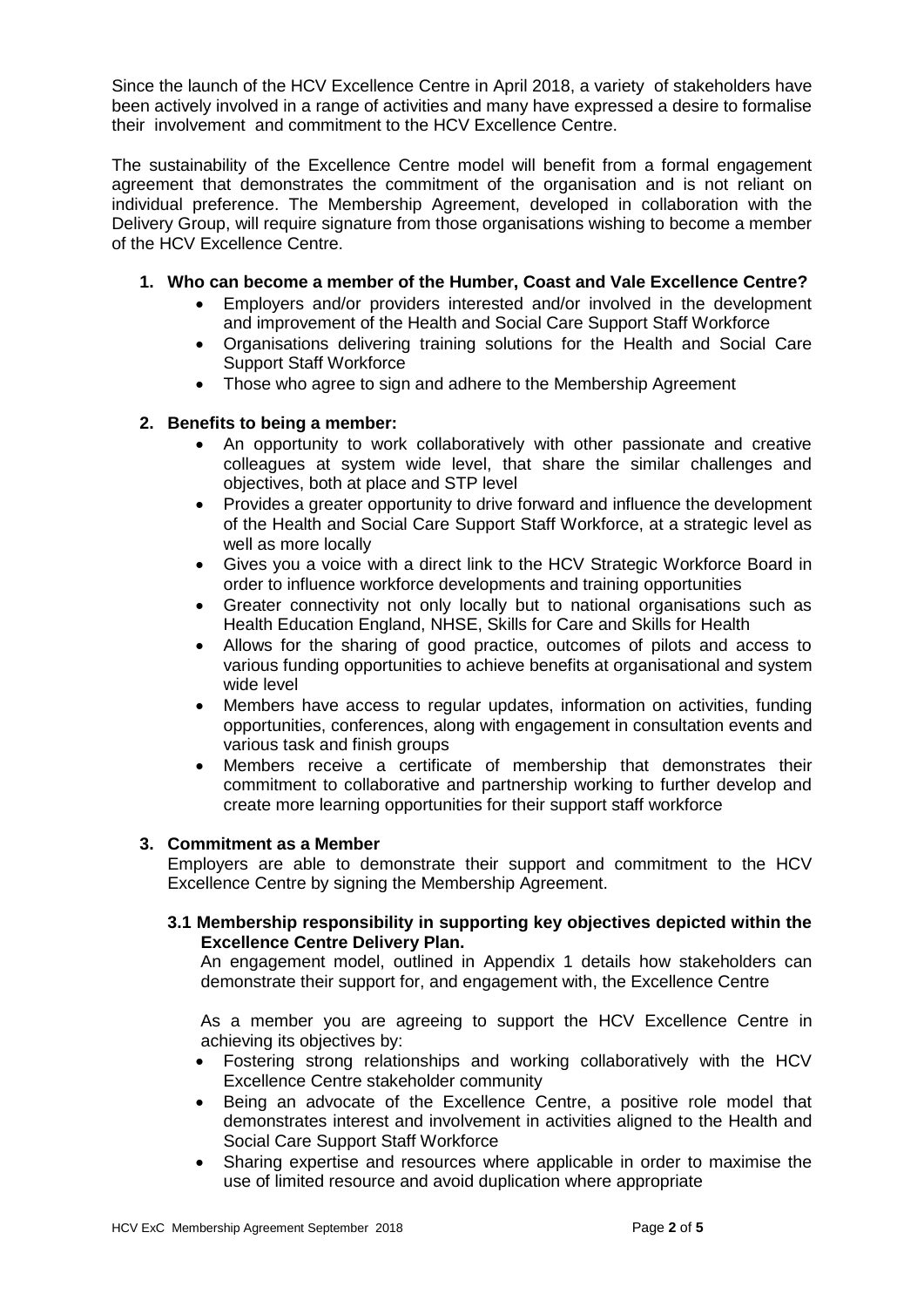- Promoting and supporting the Excellence Centre Delivery Plan and associated projects
- Not acting in any way that would bring the Excellence Centre into disrepute
- Demonstrating leadership in support of the Health and Social Care Support Staff Workforce, enabling staff to develop their skills and confidence by improving the quality and accessibility of education and training provision
- Contributing to the development, monitoring and evaluation of HCV Excellence Centre activities

#### **3.2 Member Information/updates**

 As a member you agree to receive updates from the HCV Excellence Centre such as:

- HCV Excellence Centre newsletters and updates
- Information on development events, education and training information
- Invitations to stakeholder meetings and task and finish groups
- Requests to take part in surveys aligned to the content of the Delivery Plan, education and training and related projects

#### **3.3 Funding**

 Employer funding is not a requirement of the Membership Agreement. The Agreement is a declaration of support in terms of engagement, time and commitment.

#### **3.4 Cancelling Membership**

 Organisations can cancel their membership at any time by notifying the HCV Excellence Centre Programme Director and/or Programme Manager.

 Membership will be terminated in cases where an employer and/or employees representing a member organisation act in ways to bring the Excellence Centre into disrepute.

 It is anticipated that in the spirit of effective partnership working, where there are any concerns, discussions with take place at the earliest opportunity with those concerned and/or the signatories of the Membership Agreement.

#### **3.5 Data Protection**

 Any information provided will be kept securely and in accordance with data protection requirements.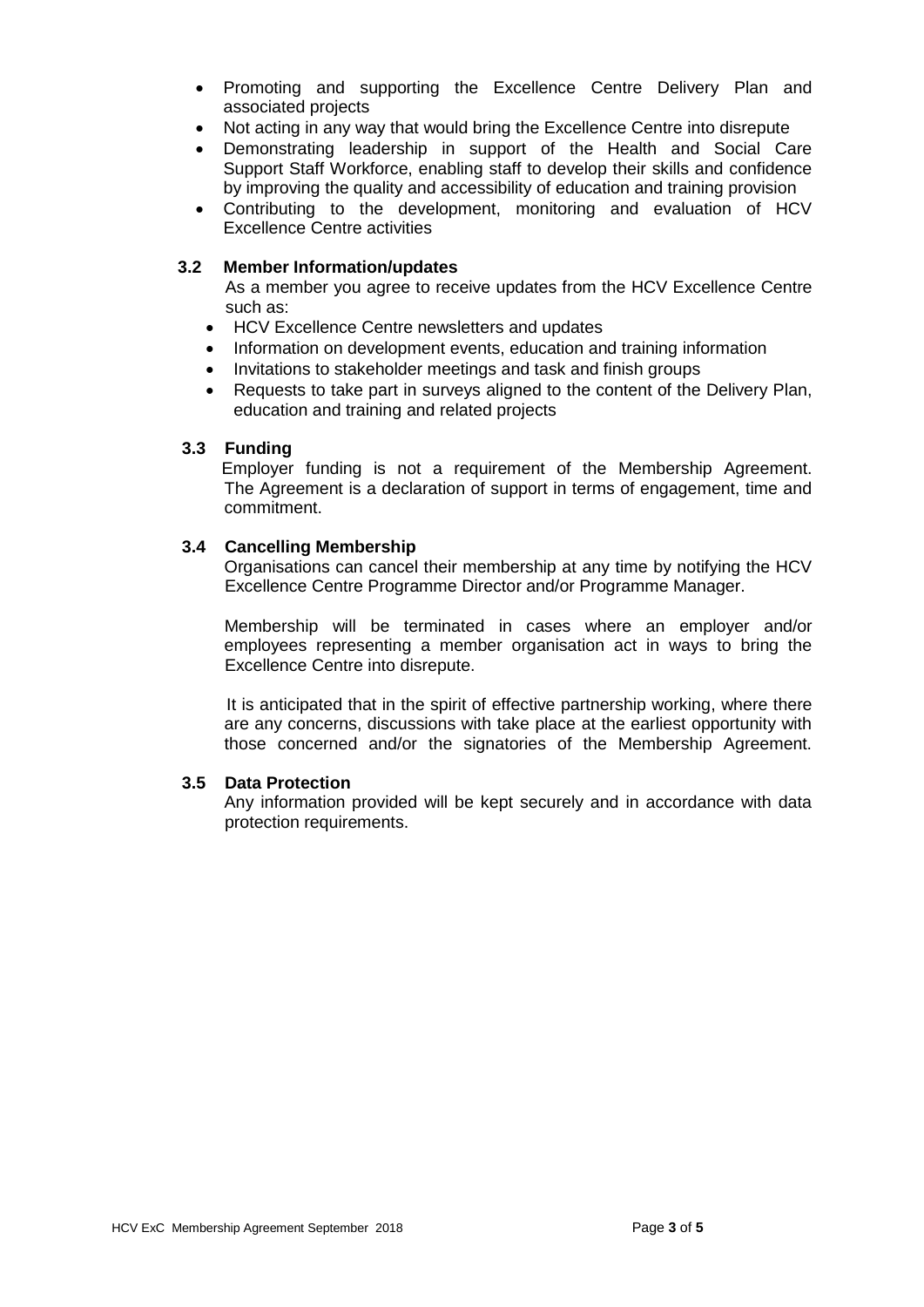#### **Member details and contact Information**

| Name and address of employer organisation wishing to become a HCV ExC Member:                                                                   |
|-------------------------------------------------------------------------------------------------------------------------------------------------|
| Name of Senior representative (Chief Executive / Equivalent or assigned deputy)<br>signing agreement and position in the employer organisation: |
| <b>Email and telephone contact:</b>                                                                                                             |
| Name of assigned link to Excellence Centre if different from the above, and position<br>within the employer organization:                       |
| <b>Email contact:</b>                                                                                                                           |
| Telephone:                                                                                                                                      |

#### **Signature**

On behalf of the employer organisation named above I confirm that we wish to sign up as a Member of the Humber, Coast and Vale Excellence Centre and accept the member commitments outlined in the Member Agreement document.

Signed: \_\_\_\_\_\_\_\_\_\_\_\_\_\_\_\_\_\_\_\_\_\_\_\_\_\_\_\_\_\_\_\_\_\_\_\_\_\_\_\_\_

| <b>Print Name:</b> |  |
|--------------------|--|
|--------------------|--|

| Date: |  |
|-------|--|
|-------|--|